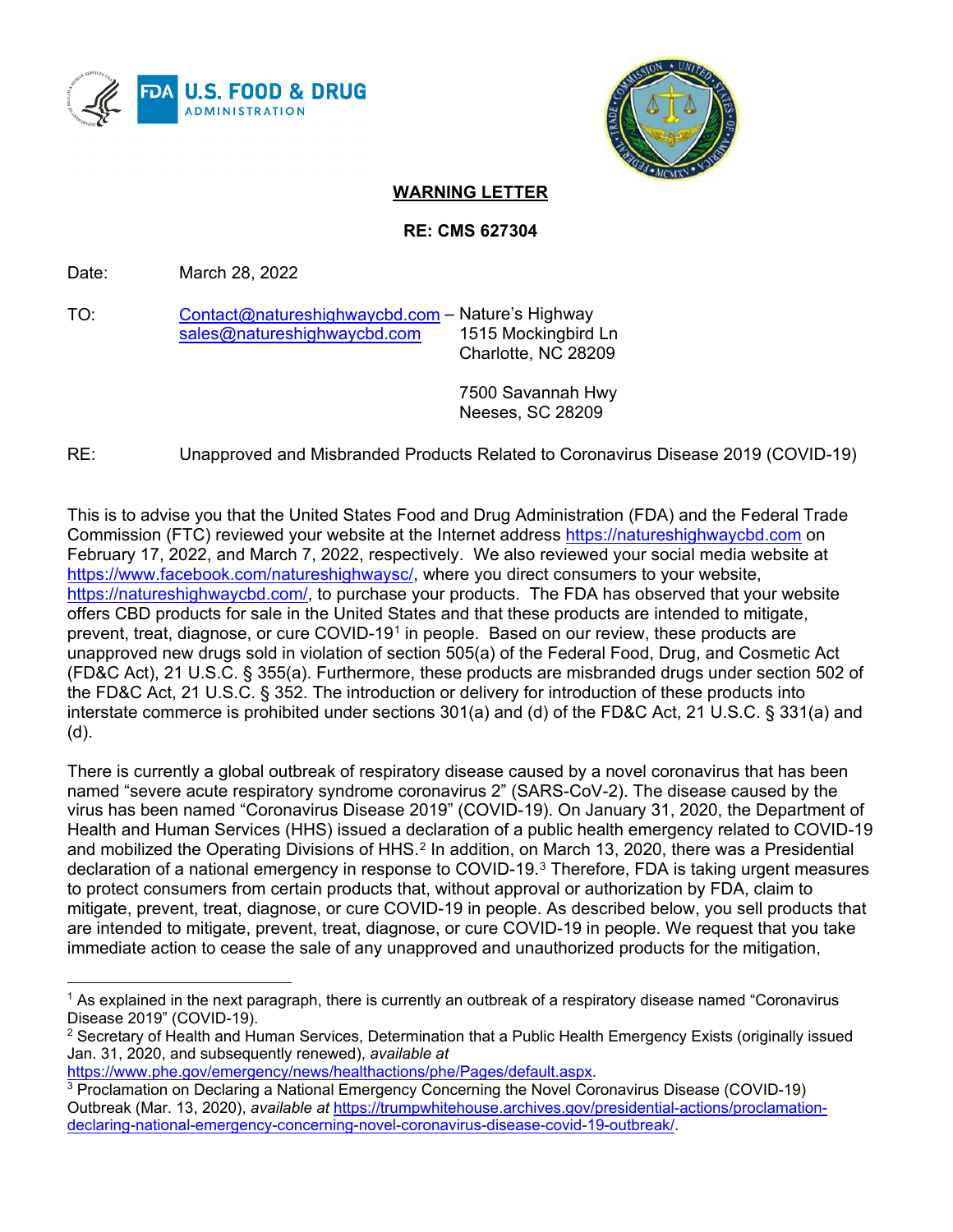prevention, treatment, diagnosis, or cure of COVID-19.

Some examples of the claims on your websites that establish the intended use of your products and misleadingly represent them as safe and/or effective for the treatment or prevention of COVID-19 include:

### • "**HEMP-DERIVED CBD TO BE USED AS A CORONAVIRUS TREATMENT? LATEST RESEARCH GIVES SCIENTISTS HOPE**

As researchers the world over race to develop curative vaccines, and doctors across the country struggle to find effective treatments for symptoms, others are studying a more natural source to combat the effects of the coronavirus: cannabidiol (CBD) from the hemp plant. Scientists in the United States and Canada are unearthing growing evidence that cannabidiol already a popular alternative for many facing maladies such as anxiety or chronic pain — may have a role to play in the treatment of COVID-19, the disease caused by SARS-CoV-2, 'the coronavirus.' There's hope that CBD (likely in partnership with other naturally occurring compounds in hemp), could deny the coronavirus the entryway it uses to connect to cells, fight lung inflammation, or even prevent the potentially deadly 'cytokine storm' in which a patient's immune system goes haywire." [from your webpage [https://natureshighwaycbd.com/pages/hemp-cbd](https://natureshighwaycbd.com/pages/hemp-cbd-coronavirus-treatment?_pos=3&_sid=64f1bd1f2&_ss=r)[coronavirus-treatment\]](https://natureshighwaycbd.com/pages/hemp-cbd-coronavirus-treatment?_pos=3&_sid=64f1bd1f2&_ss=r)

### • "**SHUTTING THE DOOR ON COVID?**

. . . At Augusta University in Georgia . . . researchers are exploring CBD's role in lessening the respiratory distress that can come from an overactive immune system response to COVID-19." [from your webpage [https://natureshighwaycbd.com/pages/hemp-cbd-coronavirus-treatment\]](https://natureshighwaycbd.com/pages/hemp-cbd-coronavirus-treatment?_pos=3&_sid=64f1bd1f2&_ss=r)

• On a post with a graphic that includes, "CBD + COVID-19 BREATHE EASIER?," you state "Several recent studies suggest that CBD, with other phytochemicals found in hemp, might open up your lungs, help fight inflammation there, and kick your immune system into higher gear. Read more on our blog. [https://natureshighwaycbd.com/.../hemp-cbd-coronavirus..."](https://natureshighwaycbd.com/pages/hemp-cbd-coronavirus-treatment?fbclid=IwAR0juB4JWTM9B7--9AabNa1rpSAhqppCBmorm5SywJ2p_vBgzQdwhq3Lf58) [from an August 5, 2020 post on your Social Media webpage [https://www.facebook.com/natureshighwaysc/\]](https://www.facebook.com/natureshighwaysc/)

You should take immediate action to address the violations cited in this letter. This letter is not meant to be an all-inclusive list of violations that exist in connection with your products or operations. It is your responsibility to ensure that the products you sell are in compliance with the FD&C Act and FDA's implementing regulations. We advise you to review your websites, product labels, and other labeling and promotional materials to ensure that you are not misleadingly representing your products as safe and effective for a COVID-19-related use for which they have not been approved by FDA and that you do not make claims that misbrand the products in violation of the FD&C Act. **Within 48 hours, please send an email to COVID-19-Task-Force-CDER@fda.hhs.gov** describing the specific steps you have taken to address these violations. Include an explanation of each step being taken to prevent the recurrence of any violations, as well as copies of related documentation. Failure to adequately correct any violations may result in legal action, including, without limitation, seizure and injunction.

FDA is advising consumers not to purchase or use certain products that have not been approved, cleared, or authorized by FDA and that are being misleadingly represented as safe and/or effective for the treatment or prevention of COVID-19. Your firm will be added to a published list on FDA's website of firms and websites that have received warning letters from FDA concerning the sale or distribution of COVID-19 related products in violation of the FD&C Act. This list can be found at

[http://www.fda.gov/consumers/health-fraud-scams/fraudulent-coronavirus-disease-covid-19-products.](http://www.fda.gov/consumers/health-fraud-scams/fraudulent-coronavirus-disease-covid-19-products) Once you have taken actions to address the sale of your unapproved and unauthorized products for the mitigation, prevention, treatment, diagnosis, or cure of COVID-19, and any appropriate corrective actions have been confirmed by the FDA, the published list will be updated to indicate that your firm has taken such corrective actions.

This letter notifies you of our concerns and provides you with an opportunity to address them. If you cannot take action to address this matter completely within 48 hours, state the reason for the delay and